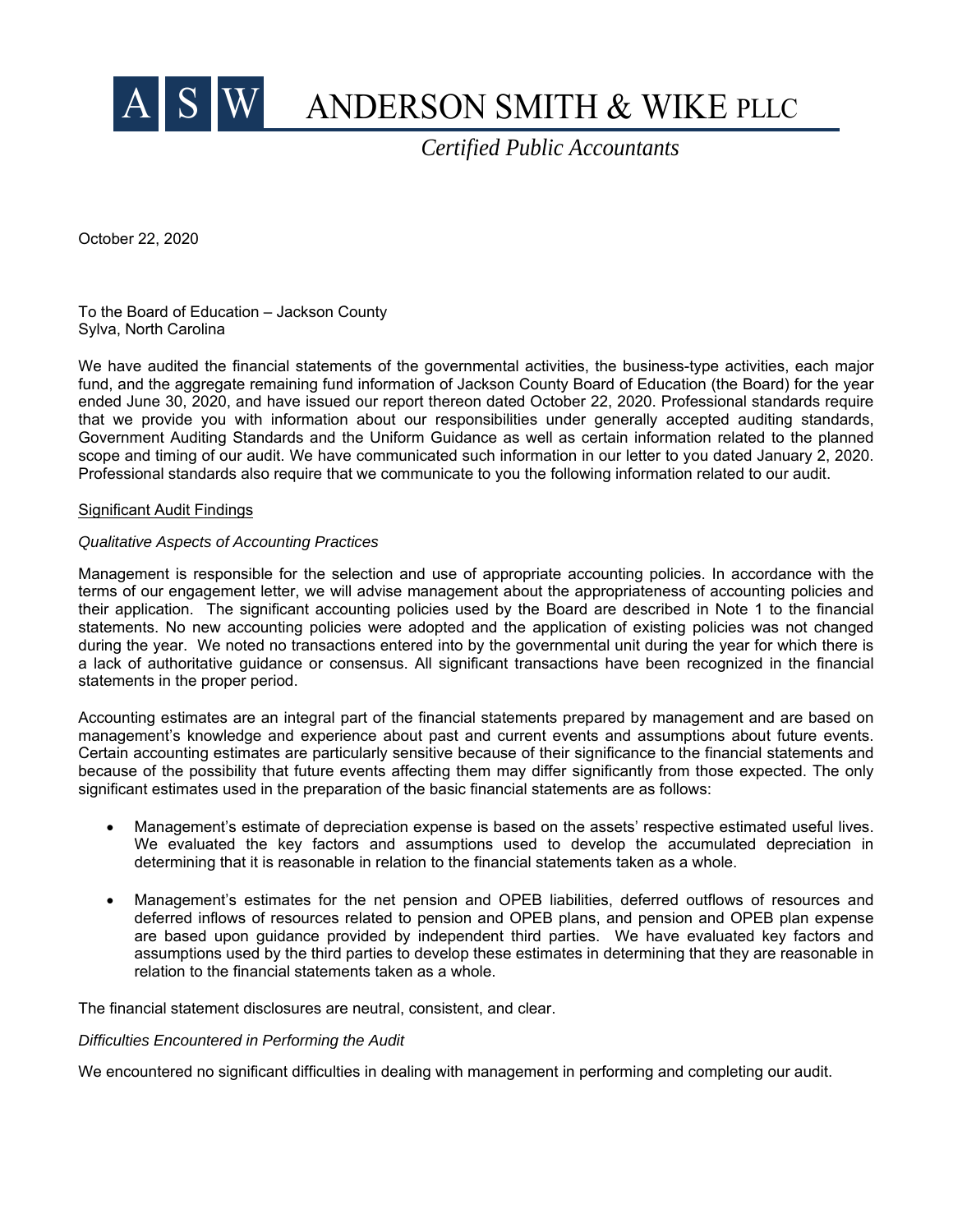## *Corrected and Uncorrected Misstatements*

Professional standards require us to accumulate all known and likely misstatements identified during the audit, other than those that are trivial, and communicate them to the appropriate level of management. We noted no such misstatements as any significant adjustments made during the audit were brought to our attention by management.

## *Disagreements with Management*

For purposes of this letter, professional standards define a disagreement with management as a financial accounting, reporting, or auditing matter, whether or not resolved to our satisfaction, that could be significant to the financial statements or the auditors' report. We are pleased to report that no such disagreements arose during the course of our audit.

# *Management Representations*

We have requested certain representations from management that are included in the management representation letter dated October 22, 2020.

# *Management Consultations with Other Independent Accountants*

In some cases, management may decide to consult with other accountants about auditing and accounting matters, similar to obtaining a "second opinion" on certain situations. If a consultation involves application of an accounting principle to Jackson County Board of Education's financial statements or a determination of the type of auditors' opinion that may be expressed on those statements, our professional standards require the consulting accountant to check with us to determine that the consultant has all the relevant facts. To our knowledge, there were no such consultations with other accountants.

# *Other Audit Findings or Issues*

We generally discuss a variety of matters, including the application of accounting principles and auditing standards, with management each year prior to retention as the Jackson County Board of Education's auditors. However, these discussions occurred in the normal course of our professional relationship and our responses were not a condition to our retention.

## *Other Matters*

Auditing standards generally accepted in the United States of America and Government Auditing Standards requires independence for all audits. The two main principles of independence are: (1) do not perform nonattest services that involve making management decisions; and (2) do not audit your own work. No events have occurred to impair our independence during this year's audit. We have assisted management in the preparation of the Board's basic financial statements and the Schedule of Expenditures of Federal and State Awards. Management has reviewed and approved the basic financial statements and the Schedule of Expenditures of Federal and State Awards.

We applied certain limited procedures to Management Discussion and Analysis, the Schedules of the Board's Proportionate Share of the Net Pension Liability, OPEB Liability and OPEB Asset and the Schedules of Board Contributions, which are required supplementary information (RSI) that supplements the basic financial statements. Our procedures consisted of inquiries of management regarding the methods of preparing the information and comparing the information for consistency with management's responses to our inquiries, the basic financial statements, and other knowledge we obtained during our audit of the basic financial statements. We did not audit the RSI and do not express an opinion or provide any assurance on the RSI.

We were engaged to report on the individual non-major fund financial statements, budgetary schedules, other schedules and the schedule of expenditures of federal and State awards, which accompany the financial statements but are not RSI. With respect to this supplementary information, we made certain inquiries of management and evaluated the form, content, and methods of preparing the information to determine that the information complies with accounting principles generally accepted in the United States of America, the method of preparing it has not changed from the prior period, and the information is appropriate and complete in relation to our audit of the financial statements. We compared and reconciled the supplementary information to the underlying accounting records used to prepare the financial statements or to the financial statements themselves.